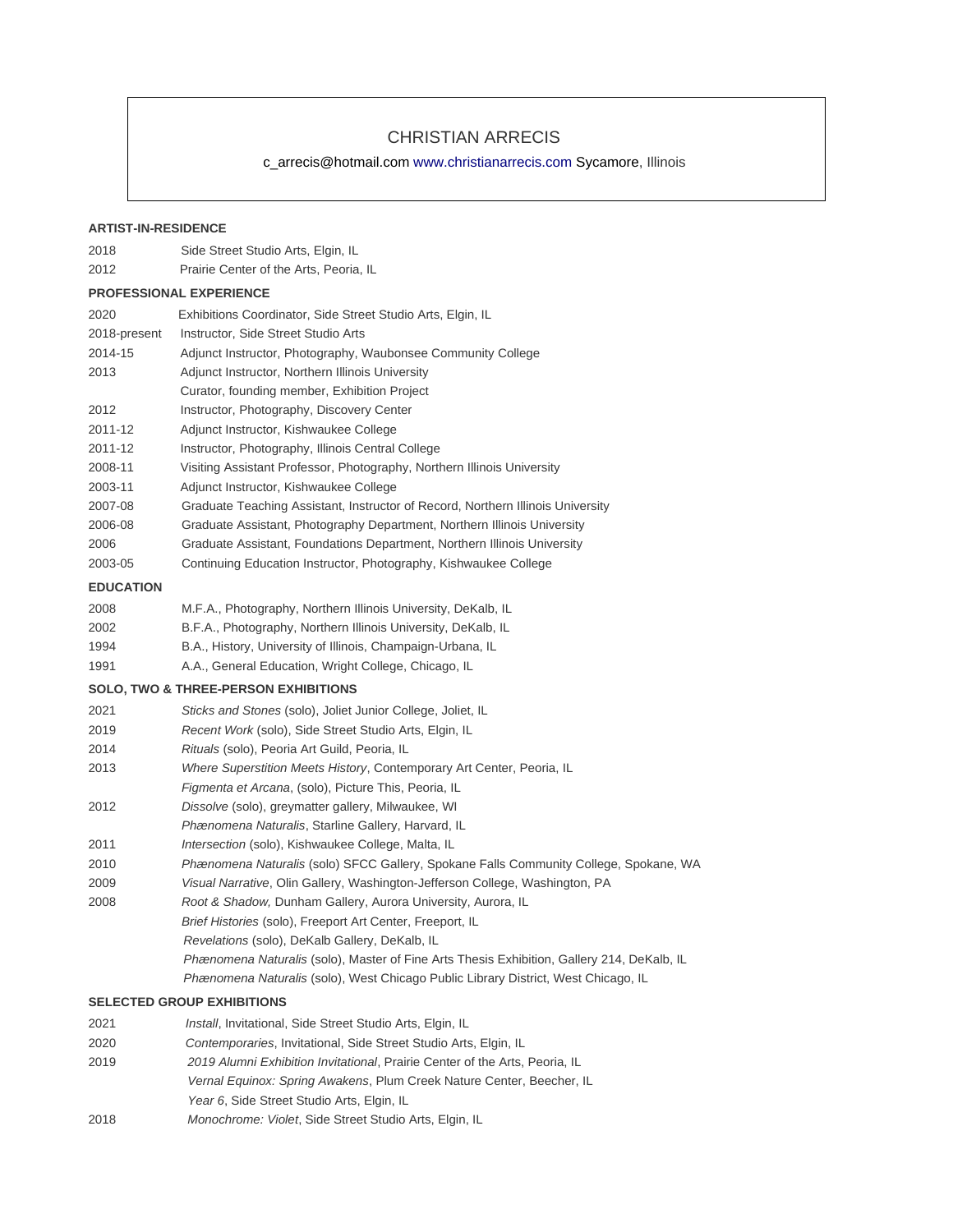|      | 365 Artists 365 Days Juried Exhibition, Frank Juarez Gallery, Milwaukee, WI                                  |
|------|--------------------------------------------------------------------------------------------------------------|
|      | 5th Annual Regional Alumni Exhibition Invitational, Prairie Center of the Arts, Peoria, IL                   |
|      | Sweet Golden and Delicious: Jack Arends Hall 50th Anniversary Alumni Exhibition, DeKalb, IL                  |
|      | Something Wicked, Side Street Studio Arts, Elgin, IL                                                         |
| 2017 | 4th Annual Regional Alumni Exhibition Invitational, Prairie Center of the Arts, Peoria, IL                   |
| 2016 | Lumen, A. Smith Gallery, Johnson City, TX                                                                    |
|      | Monochrome: Blue, Side Street Studio Arts, Elgin, IL                                                         |
| 2015 | <i>Through the Lens, Yeiser Art Center, Paducah, KY</i>                                                      |
|      | Alternative Process, PhotoPlace Gallery, Middlebury, VT                                                      |
|      | Actinic Alternative Photography Festival, Stills Gallery, Edinburgh, Scotland                                |
| 2014 | Exposure: An Exhibition of Contemporary Photography, Wright State University, Dayton, OH                     |
|      | PCA Regional Alumni Invitational, Prairie Center of the Arts, Peoria, IL                                     |
|      | WCC Faculty Exhibition, Arrowhead Gallery, Waubonsee Community College, Sugar Grove, IL                      |
| 2013 | Fixed Shadow, Exhibition of Camera-less Images, Wright State University, Dayton, OH                          |
|      | Fourth Annual Of Memory, Bone and Myth, Rourke Art Museum, Moorhead, MN                                      |
|      | Alive and Well, Brass and Bellows Gallery, Marine on St. Croix, MN                                           |
|      | Mini Masterpieces, Fundraiser Exhibition, Freeport Art Museum, Freeport, IL                                  |
| 2012 | CIAO & Friends Invitational Exhibition, Peoria Riverfront Museum, Peoria, IL                                 |
|      | 72nd Rockford Midwestern Biennial Exhibition, Rockford Art Museum, Rockford, IL                              |
|      | Continuum 2012 MWSPE, Carnegie Visual & Performing Arts Center, Covington, KY                                |
|      | DrawBack, Second Annual Fundraiser Exhibition, Backspace Collective, Peoria, IL                              |
|      | Rare Air, Prairie Center of the Arts, Peoria, IL                                                             |
|      | Regional Juried Exhibition IX, Freeport Arts Center, Freeport, IL                                            |
|      | Filter: Unfiltered, Maria's, Chicago, IL                                                                     |
|      | Vernissage, Prairie Center of the Arts, Peoria, IL                                                           |
|      | 1st Annual Photography Competition, Fine Arts Center of Hot Springs, Hot Springs, AK                         |
|      | Put A Bird On It, Harrison Center for the Arts, Indianapolis, IN                                             |
|      | Faculty Exhibition, Illinois Central College, East Peoria, IL                                                |
|      | Blank Page, Studio 22, Berwyn, IL                                                                            |
|      | Community College Faculty Invitational, Western Illinois University, Macomb, IL                              |
|      | Fourth Friday, Starline Gallery, Harvard, IL                                                                 |
| 2011 | Filter: Unfiltered, Fine Arts Building, Chicago, IL                                                          |
|      | Bound, Fourth Annual Group Book Art Exhibition, Harrison Center for the Arts, Indianapolis, IN               |
|      | Open Walls, Black Box Gallery, Portland, OR                                                                  |
|      | School of Art Faculty Biennial, Northern Illinois University, DeKalb IL                                      |
|      | Words, Invitational, Prairie Street Gallery, Rockford, IL                                                    |
| 2010 | Suwheelism!, Bad Dog Gallery, DeKalb, IL                                                                     |
|      | Regional Juried Exhibition VII, Freeport Arts Center, Freeport, IL                                           |
|      | Degrees of Separation, Invitational, Prairie Street Gallery, Rockford, IL                                    |
|      | Kishwaukee College Artist/Educators Biennial, Malta, IL                                                      |
|      | Paducah Photo 2010, Yeiser Art Center, Paducah, KY                                                           |
|      | Magic Silver 2010, Eagle Art Gallery, Murray State University, Murray, KY                                    |
|      | Photography & Literature: Light Writing, James Madison University, Harrisonburg, VA                          |
|      | Growth and Decay, invitational, Pleasant Street Gallery, DeKalb, IL                                          |
|      | Lucid Directions Surrealism National Juried Exhibition, Western Michigan University, Kalamazoo, MI           |
| 2009 | Regional Juried Exhibition VI, Freeport Arts Center, Freeport, IL                                            |
|      | 33rd Annual Beverly Art Competition Exhibition, Beverly Arts Center, Chicago, IL                             |
|      | International 24th Annual Juried Competition, Florida State University, Museum of Fine Arts, Tallahassee, FL |
|      | NIU School of Art Faculty Exhibition, Northern Illinois University Art Museum, DeKalb, IL                    |
|      | Kishwaukee College Artist/Educators Biennial, Malta, IL                                                      |
| 2008 | Staged: The Constructed Photograph, Gallery RFD, Swainsboro, GA                                              |
|      | Il International Festival of Design 2008, Lodz, Poland                                                       |
|      | Mythological Renderings, Interpreting Myths and Legends Through Art, Brickbottom Gallery, Somerville MA      |
|      | Foto 2009, NIU faculty and graduate student invitational, Gallery 214, DeKalb, IL                            |
|      | artXposium 2.0, invitational exhibition/symposium, West Chicago, IL                                          |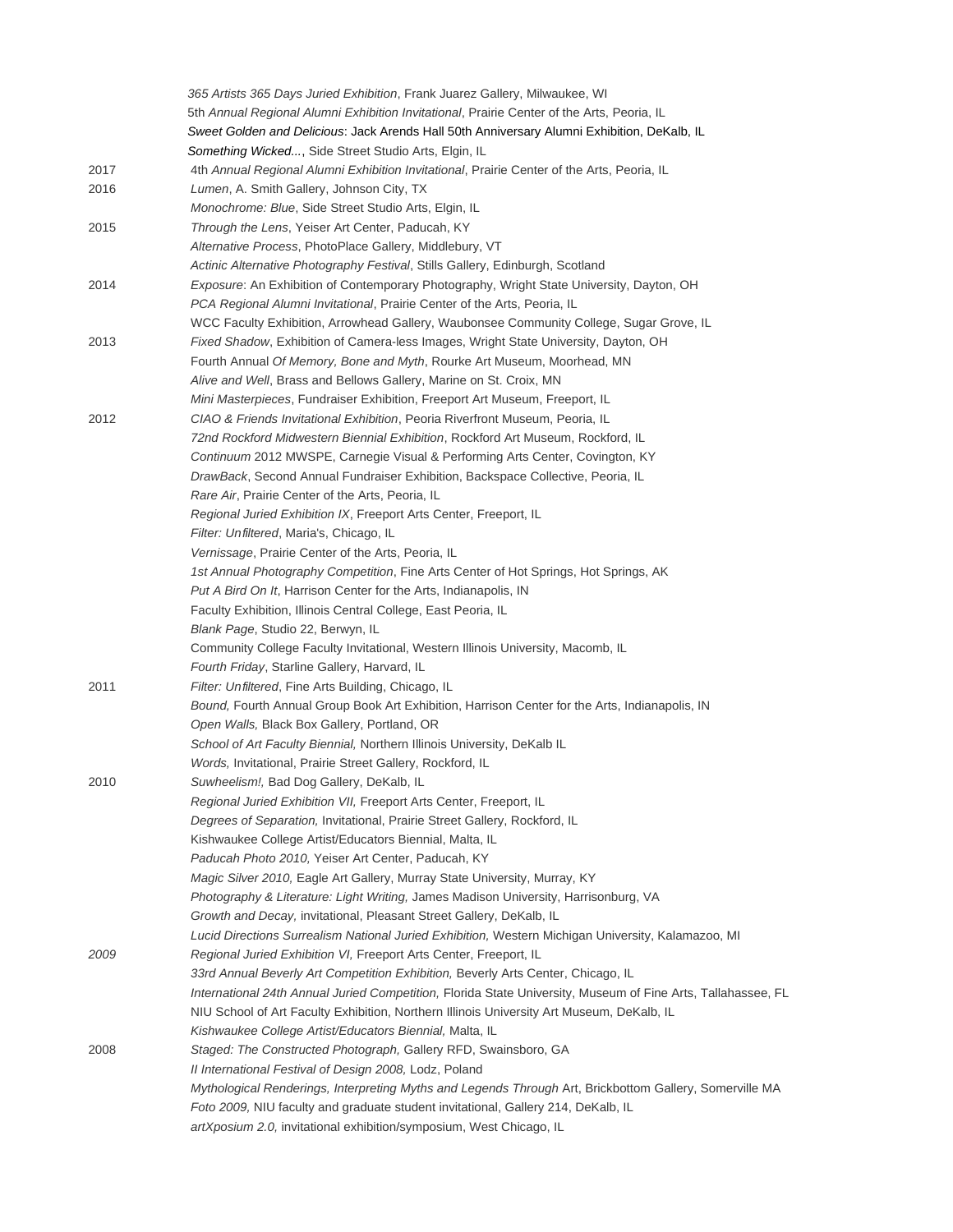|               | Kishwaukee College Artist/Educators Biennial, Malta, IL                                                     |
|---------------|-------------------------------------------------------------------------------------------------------------|
|               | Outdated - Polaroid Art Show, Country Club Chicago, Chicago, IL                                             |
|               | Rockford Midwestern Exhibition, Rockford Art Museum, Rockford, IL                                           |
|               | Pile-Up: niu.mfa.2008, Master of Fine Arts group exhibition, Chicago Arts District, Chicago, IL             |
|               | 32nd Annual Rock Island Fine Arts Exhibition, Augustana College Art Museum, Rock Island, IL                 |
|               | Get It While It's Hot, February 14th Student Scholarship Fundraiser, Gallery 214, DeKalb, IL                |
| 2007          | Regional Juried Exhibition IV, Freeport Arts Center, Freeport, IL                                           |
|               | Graduate Group Exhibition, Jack Olson Gallery, DeKalb, IL                                                   |
|               | Vicinity 2007, jurors: Anne Becker & Hector Munoz, Norris Cultural Arts Center, St. Charles, IL             |
|               | Kishwaukee College Artist/Educators Biennial, Malta, IL                                                     |
|               | artXposium, invitational exhibition/symposium, West Chicago, IL                                             |
|               | Emerging Illinois Artists '07, McLean County Arts Center, Bloomington, IL                                   |
|               | Ars Nova Student Exhibition, Jack Olson Gallery, DeKalb, IL                                                 |
|               | 60115, Graduate Group Show of postcard art, Gallery 214, DeKalb, IL                                         |
|               | Conception, Pleasant Street Galleries, DeKalb, IL                                                           |
|               | Focus on Chicago, juried, 33 Collective Gallery, Chicago, IL                                                |
| 2006          | Graduate Group Exhibition, Pleasant Street Galleries, DeKalb, IL                                            |
|               | Composed, Group Exhibition, Gallery 214, DeKalb, IL                                                         |
|               | Memento, Bluedoor Gallery, Invitational, DeKalb, IL                                                         |
|               | Kishwaukee College Artist/Educators Biennial, Malta, IL                                                     |
|               | Chicago-area Artists Exhibition, curated by Daris Jasper, National City Bank, Chicago, IL                   |
|               | Graduate Group Exhibition, Jack Olson Gallery, DeKalb, IL                                                   |
| 2005          | Photography Invitational, Gallery 214, NIU, DeKalb, IL                                                      |
|               | Toys Group Exhibition, Kishwaukee College, Malta, IL                                                        |
| 2004          | Kishwaukee College Artists/Educators Biennial, Malta, IL                                                    |
|               | One Night Only, Images Gallery, Chicago, IL                                                                 |
|               | Group Exhibition, One Day Only Gallery, DeKalb, IL                                                          |
| 2003          | Undies and Underwear Group Exhibition, Kishwaukee College, Malta, IL                                        |
|               | Love/Hate Group Exhibition, Kishwaukee College, Malta, IL                                                   |
| 2002          | BFA Senior Exhibition, Jack Olson Gallery, DeKalb, IL                                                       |
|               | Ars Nova Student Exhibition, Jack Olson Gallery, DeKalb, IL                                                 |
|               | Impressions from Diversity, Inaugural Exhibition, Glass Gallery, DeKalb, IL                                 |
| 2001          | A Show of Photographs, Glass Gallery, DeKalb, IL                                                            |
|               | Midwest Society for Photographic Education Student Exhibition, Southern Illinois University, Carbondale, IL |
| 2000          | Kishwaukee College Photography Competition, Malta, IL                                                       |
|               |                                                                                                             |
| <b>AWARDS</b> |                                                                                                             |
| 2019          | Jurors' Choice, Year 6, Side Street Studio Arts, Elgin, IL                                                  |
| 2016          | Director's Selection, Lumen, A. Smith Gallery, Johnson City, TX                                             |
| 2013          | Purchase Award, Robert and Elaine Stein Galleries, Wright State University, Dayton, OH                      |
|               | Honorable Mention, Fourth Annual Of Memory, Bone and Myth, Rourke Art Museum, Moorhead, MN                  |
| 2012          | Best in Show, Fourth Friday, Starline Gallery, Harvard, IL                                                  |
|               | Merit Award, Fine Arts Center of Hot Springs, Hot Springs, AK                                               |
| 2010          | 1st Place, Regional Juried Exhibition VII, Freeport Arts Center, Freeport, IL                               |
| 2009          | Honorarium, Olin Gallery, Washington-Jefferson College, Washington, PA                                      |
| 2008          | Honorable Mention, 28th Annual Spring Photography Contest, Photographer's Forum                             |
|               | Honorable Mention, 2008 Rockford Midwestern                                                                 |
|               | Graduate Assistantship, Northern Illinois University, DeKalb, IL                                            |
|               | 2nd Place, Thirty-second Annual Rock Island Fine Arts Exhibition                                            |
| 2007          | 1st Place, Regional Juried Exhibition IV                                                                    |
|               | Graduate Assistantship, Northern Illinois University, DeKalb, IL                                            |
|               | Graduate Teaching Assistantship, Northern Illinois University, DeKalb, IL                                   |
|               | Jack and Eleanor Olson Art Scholarship, Northern Illinois University, DeKalb, IL                            |
| 2006          | Graduate Assistantship, Northern Illinois University, DeKalb, IL                                            |
| 2002          | Cora B. Miner Art Scholarship, Northern Illinois University, DeKalb, IL                                     |
|               | 1st Place, Ars Nova Student Exhibition, Northern Illinois University, DeKalb, IL                            |